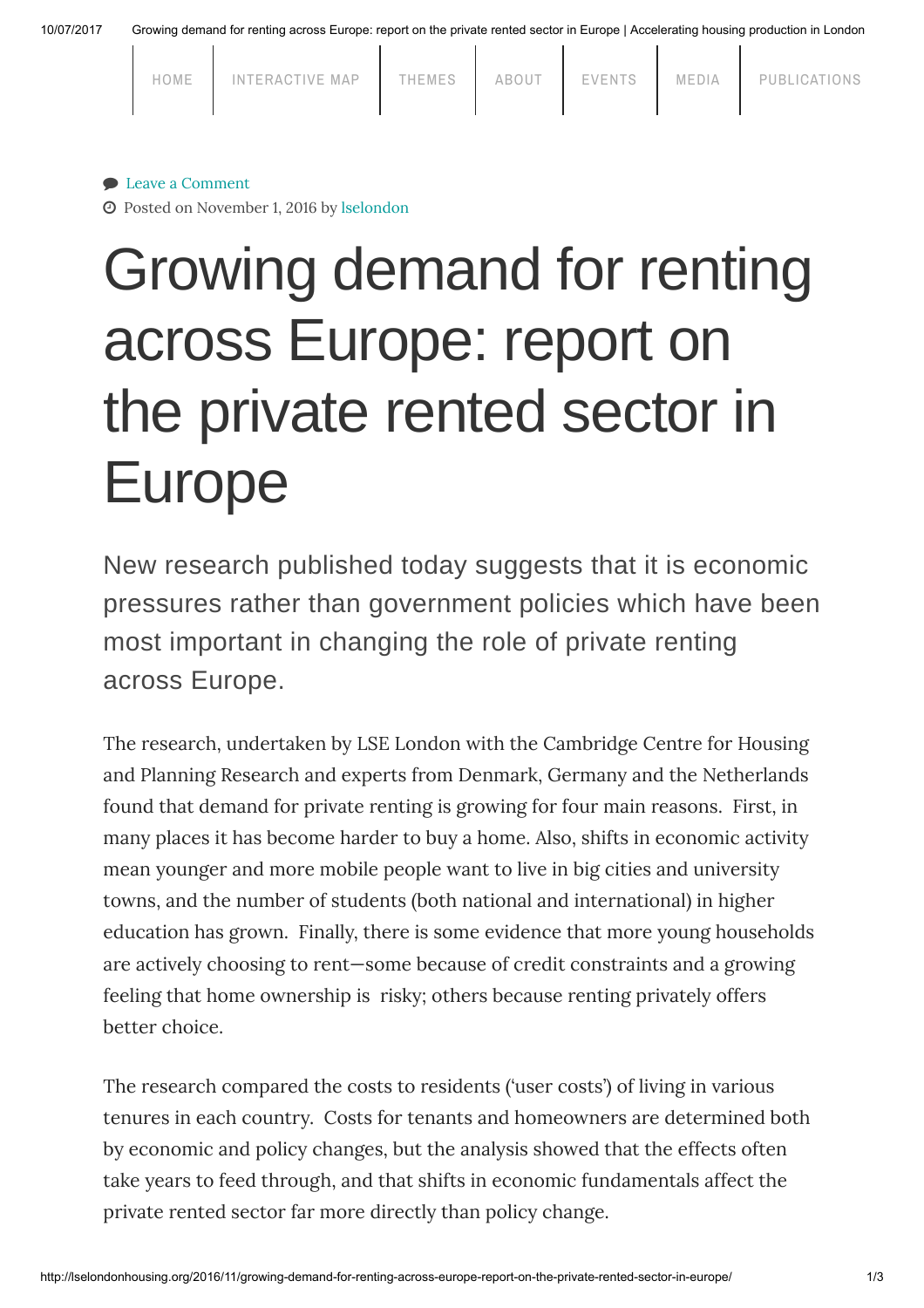private rented sector through the use of tax reliefs, guarantees and other support.

However even in Germany, where the regulatory system might be expected to favour such investment, the vast majority of landlords are individuals or small companies. In England despite the rapid growth in private renting in general, there is little existing stock that meets institutions' requirements. In the last few years some new purpose-built PRS schemes have been developed, mostly in London – the first such developments in the UK since the 1930s.

The full report entitled: [Understanding](http://lselondonhousing.org/wp-content/uploads/2016/10/Understanding-the-Role-of-Private-Renting_Web.pdf) the role of private renting: a four country case study by Christine Whitehead, Kath Scanlon, Sarah Monk, Connie Tang, with Marietta Haffner, Jens Lunde, Marc Lund Andersen and Michael Voigtländer can be found by clicking [here](http://www.lselondonhousing.org/wp-content/uploads/2016/10/Understanding-the-Role-of-Private-Renting_Web.pdf).

 $\equiv$  Category: From our own [CorRUPSpondent](http://lselondonhousing.org/category/media/from-our-own-corrupspondent/)[,](http://lselondonhousing.org/category/themes/london-housing-crisis/) [Improving](http://lselondonhousing.org/category/themes/london-housing-crisis/improving-private-renting/) Private Renting, London Housing Crisis, [Media](http://lselondonhousing.org/category/media/), [Publications,](http://lselondonhousing.org/category/publications/) [Recent](http://lselondonhousing.org/category/recent-news/) News, [Reports](http://lselondonhousing.org/category/publications/reports/), [Themes](http://lselondonhousing.org/category/themes/), [Uncategorized](http://lselondonhousing.org/category/uncategorized/)

 $\leftarrow$  Market VS Planning: is [deregulation](http://lselondonhousing.org/2016/10/market-vs-planning-is-deregulation-the-answer-blog/) the answer? [Blog] GLA [publishes](http://lselondonhousing.org/2016/11/gla-publishes-lse-london-research-on-housing-density/) LSE London research on housing density  $\rightarrow$ 

## <span id="page-1-0"></span>Leave a Reply

Your email address will not be published.

Required fields are marked

\*

## Comment

Name